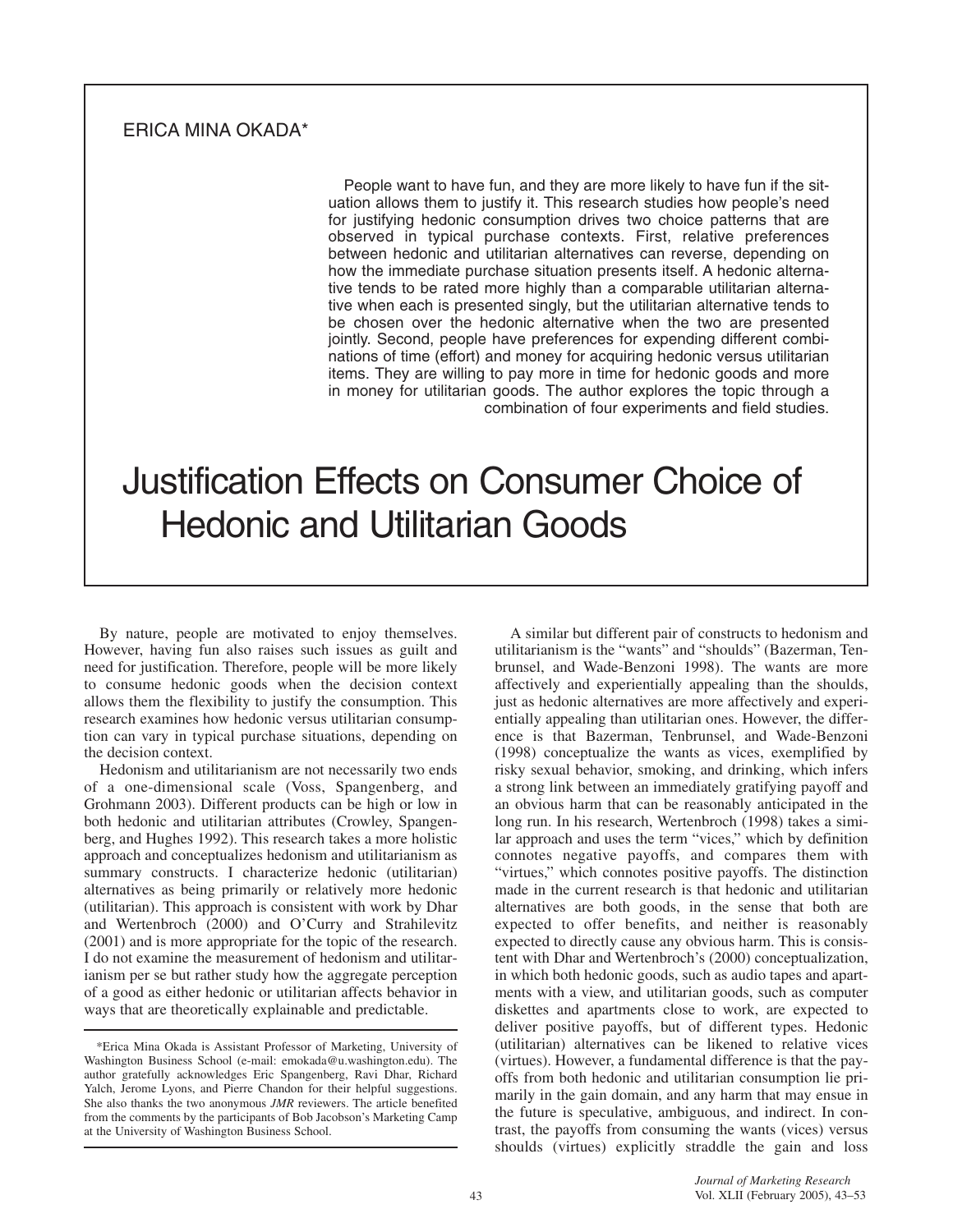domains. Differences in judgment and behavior in the gain versus loss domains are well documented (Kahneman and Tversky 1979; Thaler 1980; Thaler and Johnson 1990). Furthermore, the wants and shoulds (vices and virtues) are defined explicitly in terms of the temporal trade-offs of benefits and costs. In contrast, although there may be a difference in the timing of the accrual of benefits for hedonic versus utilitarian goods, the temporal element is not critical in the definition.

Between the wants and shoulds (vices and virtues), the costs and benefits that accrue in the future may be less salient, but after they are considered, the shoulds (virtues) emerge as the superior choice. That more reflection, and thus contexts that encourage more reflection, would result in a relative preference for the shoulds (virtues) is therefore intuitive. Between hedonic and utilitarian goods, however, there is no superior choice, even after all the costs and benefits are considered. Therefore, how the relative preferences for each differ across contexts requires a stronger explanation, which I propose is justification. Although reflection is the main explanation for the reversal of relative preferences for the wants and shoulds (vices and virtues), my justification-based theory can apply to those cases as well and make the same predictions.

Both hedonic and utilitarian goods offer benefits to the consumer, the former primarily in the form of experiential enjoyment and the latter in practical functionality (Batra and Ahtola 1990; Hirschman and Holbrook 1982; Mano and Oliver 1993). Because of this difference, there is a sense of guilt associated with hedonic consumption (Kivetz and Simonson 2002a, b; Strahilevitz and Myers 1998). In part because of this guilt, it is more difficult to justify spending on hedonic goods and easier to justify spending on utilitarian goods (Prelec and Loewenstein 1998). Intuitively, guilt and justification are interrelated concepts, not competing theories for explaining the choice of utilitarian over hedonic goods. A sense of guilt may arise in anticipation or as a result of making an unjustifiable choice. An alternative may seem unjustifiable if there is a sense of guilt associated with it.

The premise of this research is that people are motivated to consume hedonic goods but will be less likely to do so when the situation makes it difficult for them to justify it. I analyze how this drives two effects that are observed in typical purchase situations.

First, I demonstrate a reversal in the relative preferences for hedonic versus utilitarian alternatives. When a hedonic alternative and a utilitarian alternative of comparable value are each presented singly for evaluation, the hedonic alternative tends to elicit a higher rating. However, when the two are presented side by side, the utilitarian alternative is more likely to be chosen. If a consumer sees a new DVD player with a built-in MP3 player in a store, he or she might buy the DVD player before buying a new food processor. However, if the consumer goes to an electronic appliance store with \$100 to spend and can buy either the DVD player or the food processor, he or she may end up purchasing the food processor.

Second, the difference in the need for justification also affects the combination of time (effort) and money that people choose to expend to acquire hedonic versus utilitarian items. I demonstrate that people have a relative preference to pay in time for hedonic goods and in money for

utilitarian goods. In general, consumers pay a premium for convenience and go the distance for a bargain. Given a choice between paying in time versus money, consumers are more likely to go the extra mile and find a good deal on the DVD player (i.e., pay in time) and more likely to pay the higher price at a convenient location for the food processor.

# *JUSTIFYING HEDONIC CONSUMPTION*

Even though the most basic necessities for human survival may be utilitarian in nature, utilitarian goods are not always necessities. Typical purchases by most consumers in the United States, at least, are made after the basic necessities of nourishment and protection are met and well exceeded. Therefore, in most situations, utilitarian consumption and hedonic consumption are both discretionary, and the difference between the two may be a matter of degree and perception. Hedonic (utilitarian) consumption tends to be perceived as relatively more discretionary (necessary) in nature. The same product, such as a microwave, may be necessary to some and discretionary to others.

It is more difficult to justify spending on hedonic goods and easier to justify spending on utilitarian goods (Prelec and Loewenstein 1998; Thaler 1980). Two reasons for this relative difficulty in justifying hedonic consumption are that (1) there is a sense of guilt associated with it and (2) its benefits are more difficult to quantify.

Hedonic consumption evokes a sense of guilt (Kivetz and Simonson 2002a, b; Prelec and Loewenstein 1998; Strahilevitz and Myers 1998). It is often construed as wasteful (Lascu 1991), which may be a reflection of a culture that values hard work and parsimony. When the sense of guilt is mitigated, hedonic consumption increases. After consumers put effort into the acquisition of hedonic goods, they believe that they have earned the right to indulge and thus become more likely to consume (Kivetz and Simonson 2002a, b). Bundling a hedonic purchase with a promised contribution to charity reduces the sense of guilt and facilitates hedonic purchases (Strahilevitz and Myers 1998). This basic idea also lies behind gift giving: People enjoy receiving hedonic goods as gifts, even though they may not make such purchases for themselves (Thaler 1980). It can be argued that guilt makes hedonic consumption more difficult to justify, but likewise, a sense of guilt may arise in anticipation or as a result of making an unjustifiable choice. Intuitively, guilt and justification are interrelated concepts rather than competing theories.

People try to construct reasons for justification (Shafir, Simonson, and Tversky 1993), and it is easier to construct reasons for utilitarian consumption than for hedonic consumption. Hedonic goods deliver benefits primarily in the form of experiential enjoyment, which may be more difficult to evaluate and quantify than the practical, functional benefits that utilitarian goods deliver. Quantifiable reasons are easier to justify (Hsee 1996a; Shafir, Simonson, and Tversky 1993). Because justifiable options are easier for people to choose (Hsee 1995; Simonson 1989), it should be easier for people to consume hedonic goods when the situation facilitates the justification.

Even though, conceptually, utilitarian goods are not necessities, in comparative terms utilitarian goods tend to be relative necessities, and hedonic goods tend to be relatively discretionary. In Voss, Spangenberg, and Grohmann's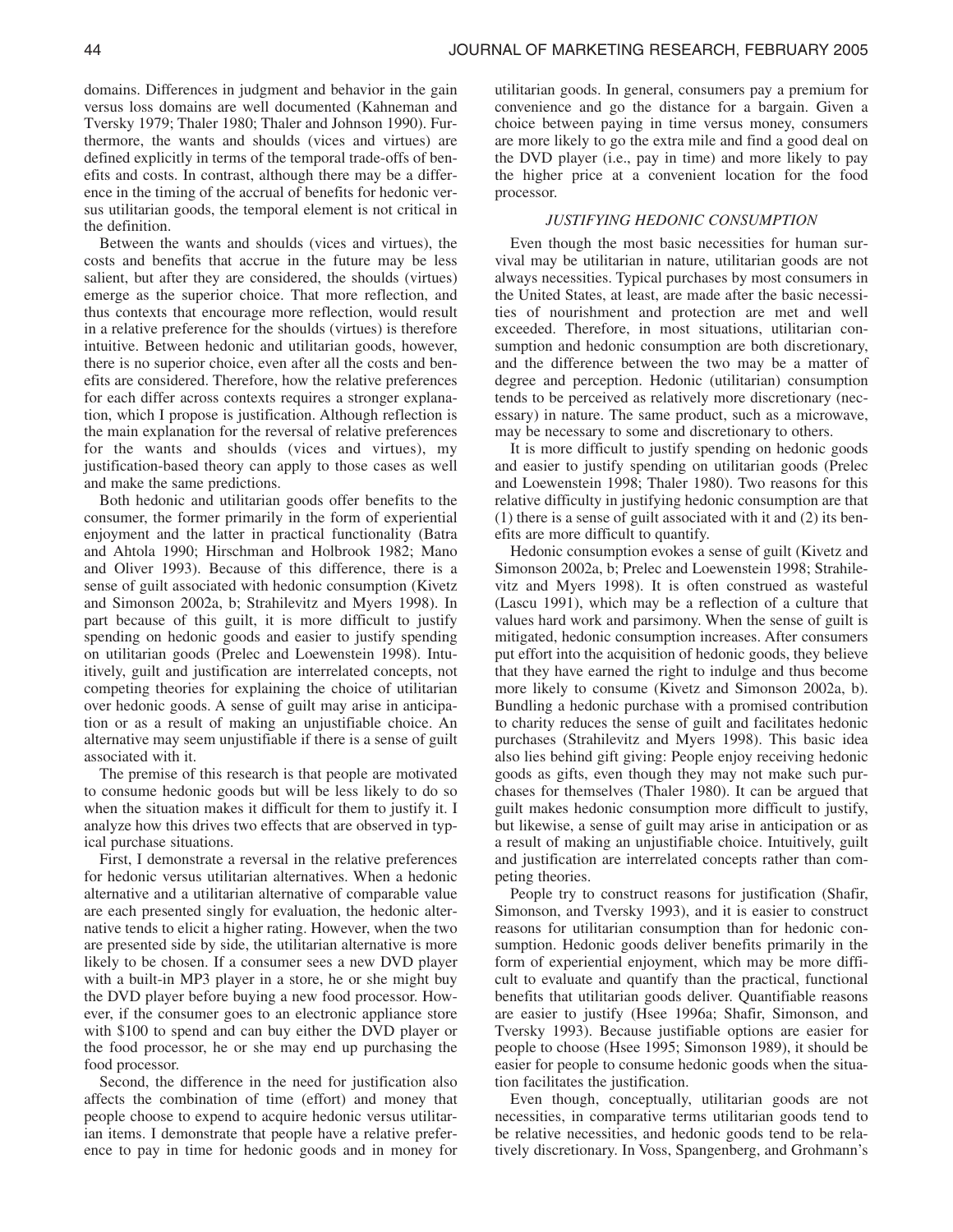(2003) multi-item scale for measuring hedonism and utilitarianism, necessary/unnecessary is one of the five scales for utilitarianism. It is easier to justify consumption that is relatively necessary and more difficult to justify consumption that is relatively discretionary.

Two hypotheses follow that are based on the argument that people are motivated to consume hedonic goods but the relative difficulty of justification impedes hedonic consumption. Therefore, people become more likely to consume hedonic goods when the decision context enables them to justify their motivated choice.

#### *Justifying Fun and Reversals in Relative Preferences*

Purchase situations typically present themselves in one of two ways: a single item is presented and considered for purchase as a stand-alone decision without any explicit comparisons with other alternatives, or multiple items are presented together and evaluated as explicit trade-offs among one another. Hsee and colleagues (1999) refer to the former type of situation as separate evaluation (SE) and the latter as joint evaluation (JE). Arguably all purchase decisions have some element of JE, because consumers implicitly make decisions on even a single item in the context of other purchases made previously or other future purchases that could be made in its stead. However, this research examines how the presentation of the alternatives in the immediate decision-making environment, as either SE or JE, affects preferences for hedonic versus utilitarian alternatives.

In SE, consumers have limited information about other alternatives or even the existence of other alternatives. People create justifications for decisions that they are motivated to make (Kunda 1990), and the absence of an explicit comparison in SE makes it easier to create justifications for the hedonic alternative. In contrast, when multiple alternatives are presented together, each one is evaluated in comparison with the others (e.g., Farley, Katz, and Lehmann 1978; Lynch, Chakravarti, and Mitra 1991). When a hedonic alternative and a utilitarian alternative are presented together in JE, the utilitarian alternative highlights the discretionary nature of the hedonic alternative through the contrast effect (e.g., Herr, Sherman, and Fazio 1983; Wedell 1995), which in turn makes justification more difficult. Furthermore, in JE the choice of one alternative results in the explicit rejection of the other alternative, which heightens people's concern for the justifiability of their decision (Shafir 1993) and makes the relatively more (less) justifiable utilitarian (hedonic) item more (less) attractive.

H1: Consumers have a relative preference for a hedonic alternative over a comparable utilitarian alternative when each is presented singly and a relative preference for the utilitarian alternative over the hedonic alternative when the two are presented jointly.

This research complements work by Bazerman, Tenbrunsel, and Wade-Benzoni (1998), in which they propound that the shoulds dominate in JE and the wants dominate in SE. Aside from the conceptual differences between the wants and shoulds and between hedonism and utilitarianism, which are delineated at the outset of this article, this approach has two distinctions. First, the central argument is that the reversal in the relative preferences for hedonic versus utilitarian alternatives is driven primarily by the need for justifying hedonic consumption. Bazerman, Tenbrunsel,

and Wade-Benzoni's explanation is based on reflection; that is, people are more reflective and thoughtful about choice when multiple options are present, which tends to favor the shoulds. Between the shoulds and the wants, the former are by definition the clearly better choice, after consumers consider the long-term consequences. Therefore, it is intuitive that reflection tends to favor the shoulds. Between hedonic and utilitarian consumption, however, neither is harmful or superior in the long run, so reflection alone is not an adequate explanation. The justification-based explanation complements the reflection-based explanation and makes the same predictions for the shoulds and wants (virtues and vices) as well. Second, this causality is tested experimentally, which demonstrates that the relative preference reversal disappears when the need for justification is diminished.

This research is also a generalization and extension of previous research on preference reversals. A basic assumption in traditional utility theory is that between two alternatives, people will choose the one with the higher utility. A preference reversal violates this basic assumption and occurs when a measure of utility, such as willingness to pay (WTP), is higher for alternative A than for B, but in a sideby-side comparison B is chosen over A. Slovic and Lichtenstein (1969) first documented this phenomenon by comparing people's preferences for lotteries of different probabilities and payoffs. When two lotteries were presented separately and people were asked to indicate their WTP for each, they generally were willing to pay a higher price for the high-payoff, low-probability lottery than for the low-payoff, high-probability lottery. This implies that the utility of the former was higher than the utility of the latter. However, when the same two lotteries were presented side by side, subjects were generally more likely to choose the low-payoff, high-probability lottery, presumably the one with the lower utility. Preference reversals are a robust phenomenon that cannot be explained by artifacts such as poor motivation, income effects, and strategic responding (Grether and Plott 1979). Preference reversals between uncertain outcomes, such as lotteries and insurance plans, are explained by the asymmetric decision weights that people put on payoffs when judging alternatives singly and on probabilities when choosing among alternatives that are presented simultaneously (Johnson et al. 1993; Tversky, Slovic, and Kahneman 1990).

More recent work demonstrates preference reversals in alternatives with deterministic outcomes. Bazerman, Tenbrunsel, and Wade-Benzoni (1998) explore this phenomenon in the context of payoff distributions between self and other and find that in a judgment task, subjects gave preferable ratings to payoff distributions with higher relative payment to self, but in choice they prefer payoff distributions with higher absolute payment to self. Hsee (1996b) finds that between two job candidates, the one who scores higher on an attribute that is relatively easy to evaluate, such as grade point average, is more favorably judged, but the one who scores higher on an attribute that is relatively difficult to evaluate, such as experience in programming, is preferred in choice. Nowlis and Simonson (1997) show that in rating, subjects gave higher scores to a better-known and higherquality brand name, Panasonic, than to a lesser-known one, Goldstar. In choice, they preferred the lower-priced Goldstar to the higher-priced Panasonic. These studies further demonstrate that different attributes become salient and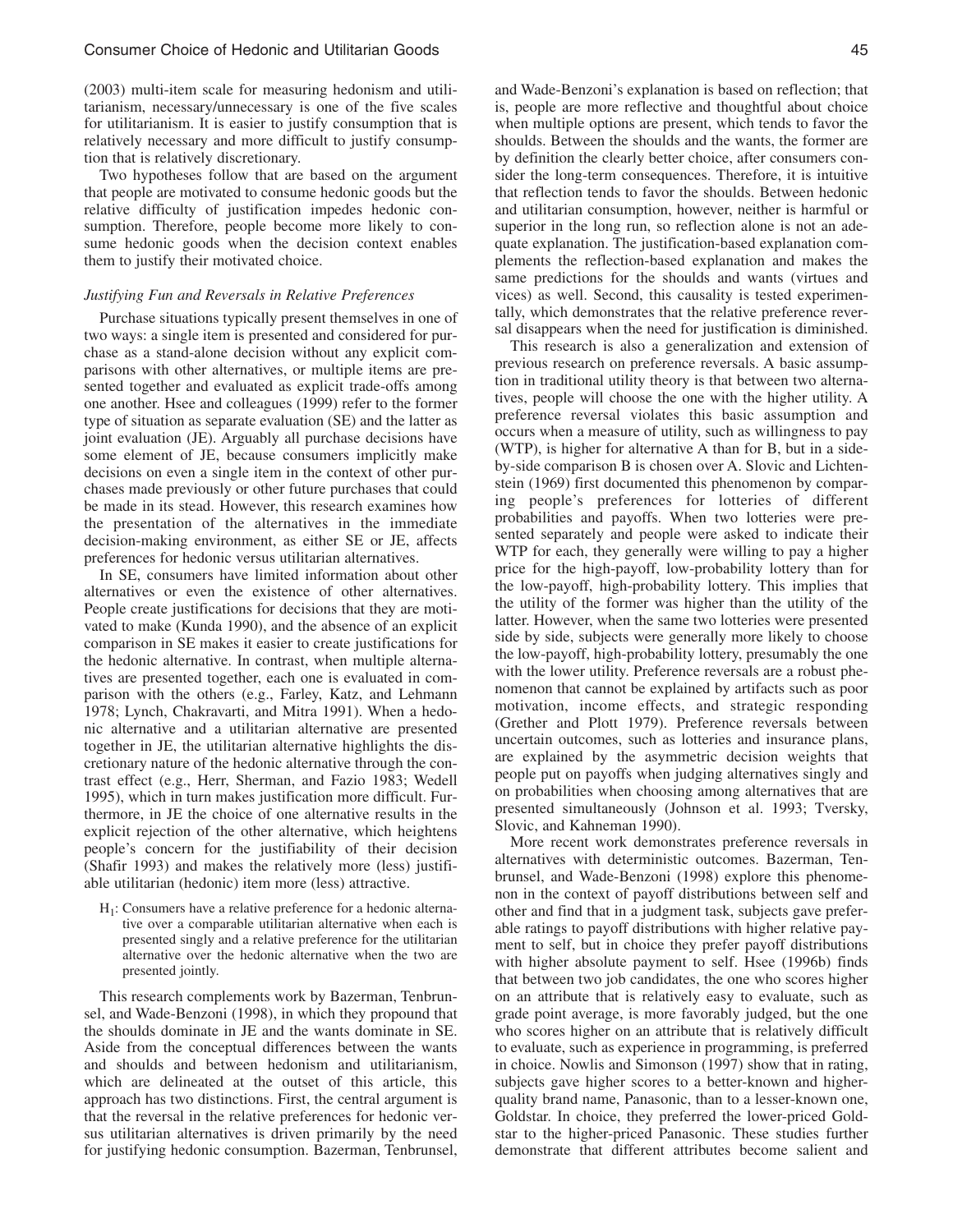important depending on whether subjects evaluate alternatives independently or jointly.

Previous research demonstrates and explains preference reversals between two alternatives from the same product class, which are characterized in terms of the same productspecific attributes. However, between hedonic and utilitarian alternatives, there is little overlap in the characteristic attributes, and the determination of which specific attributes gain and lose prominence becomes problematic.

In this research, I conceptualize hedonism and utilitarianism as abstract attributes that characterize various products, in addition to more concrete and product-specific attributes. This enables an application of the same basic argument used in previous research, which centers on different attributes gaining prominence depending on decision context. When the need for justification is heightened in JE, utilitarianism (hedonism) becomes a more (less) prominent abstract attribute, which results in the relative preference for the utilitarian (hedonic) alternative in JE (SE). As such, this research is a generalization of previous work on preference reversals. This research is also an extension of prior research in that it analyzes and explains preference reversals between two alternatives that can be from disparate product classes.

#### *Justifying Fun and Paying in Time Versus Money*

Some types of consumption are more difficult to justify than others. Similarly on the expenditure side, some expenditure types are more difficult to justify than others. Okada and Hoch (2004) compare money and time as two currencies of exchange, on the premise that consumers acquire products in exchange for some combination of paying hard currency (money) and expending effort (time). Okada and Hoch show that people have a relative preference to pay in time for high-risk, high-return lotteries and a relative preference to pay in money for low-risk, low-return lotteries. This is because the loss that is more likely in the former case can be more easily justified if they paid in time and not in money. Because of the distinct intrinsic characteristics of time versus money, the valuation of money is relatively fixed, whereas the valuation of time is relatively malleable. People are motivated to create reasons for their decisions (Kunda 1990), and ambiguity allows more room for creativity in people's motivated reasoning (Hsee 1995, 1996a). Therefore, when people try to create reasons for their resource expenditures, it should be easier to justify time expenditures than money expenditures, because the former is the resource with the more ambiguous value.

When given the choice, people tend to choose the currency of payment in a way that will make them happiest with the exchange transaction overall (Okada and Hoch 2004). So they should prefer to pay in time when they can anticipate a need for justification. People have a need to justify hedonic consumption, and it is easier to justify time expenditures than monetary expenditures of comparable value.

The higher need for justifying hedonic compared with utilitarian consumption drives the two systematic choice patterns, as was theoretically predicted. These predictions

are tested in a combination of four field surveys and experiments. For each hypothesis, market examples of the effect are first identified, and then an experimental study tests the theory.

# *STUDY 1*

The purpose of Study 1 was to demonstrate actual purchase data that are consistent with the prediction made in  $H<sub>1</sub>$ . With the help of the owner, the consumption patterns of diners at a restaurant were studied. The restaurant is located in a commercial and residential part of town and attracts patrons primarily in their late 20s to 40s. The restaurant has a large bar counter and approximately 15 tables. In addition to having a full bar, the restaurant also serves meals and is visited by approximately 80 people a night for dinner. Recently it began serving desserts, and it offers a selection of one or two dessert items every night. People's preferences were studied for two of the dessert items. The Bailey's Irish Cream Cheesecake is described as a "rich treat with Bailey's Irish Cream, Oreo cookies, and chocolate chips all blended in." The Cheesecake deLite is a "savory healthy alternative to cheesecake, made of low fat cream cheese and egg whites only." Between the two, the Bailey's Irish Cream Cheesecake is more hedonic, and the Cheesecake deLite is more utilitarian. The prediction is that the more hedonic dessert will be relatively preferred when only one dessert item is offered, but the more utilitarian dessert will be relatively preferred when both dessert items are offered.

# *Procedure and Results*

In a pretest of 25 respondents, all characterized the Bailey's Irish Cream Cheesecake as more hedonic and the Cheesecake deLite as more utilitarian.1 Sales records were then obtained from three consecutive Tuesdays: one day when only the Bailey's Irish Cream Cheesecake was offered for dessert, one day when only the Cheesecake deLite was offered, and one day when both the Bailey's Irish Cream Cheesecake and the Cheesecake deLite were offered. The same day of the week was chosen to mitigate any day-ofthe-week effects, and in consecutive weeks to minimize any

 $H<sub>2</sub>$ : Consumers have a higher WTP in time for a hedonic product and a higher WTP in money for a comparable utilitarian product.

<sup>1</sup>Another pretest first established that the single-item measures of hedonism and utilitarianism (Dhar and Wertenbroch 2000; O'Curry and Strahilevitz 2001) were appropriate. In this pretest, 35 subjects were asked to indicate how each of five different product stimuli (a Sony Clié handheld computer, a college sweatshirt, a pair of Levi's jeans, a Sony CD Walkman, and a pair of Nike athletic shoes) rated on a single hedonic scale of 0 ("not at all hedonic") to 6 ("extremely hedonic") and a single utilitarian scale of 0 ("not at all utilitarian") to 6 ("extremely utilitarian"). The answers were compared with subjects' responses to multi-item measures (Crowley, Spangenberg, and Hughes 1992; Voss, Spangenberg, and Grohmann 2003), which asked them to indicate how the same products rated on five scales referring to the hedonic dimension (fun/not fun, exciting/dull, delightful/not delightful, thrilling/not thrilling, and enjoyable/not enjoyable) and five scales referring to the utilitarian dimension (effective/ ineffective, helpful/unhelpful, functional/not functional, necessary/unnecessary, and practical/impractical). There was not only high reliability among the five scale scores for hedonism and for utilitarianism, respectively, thereby replicating Voss, Spangenberg, and Grohmann's (2003) findings, but also significant and positive correlation between the singleitem scale measures and the sum of the multi-item scale measures for hedonism and utilitarianism, respectively. This suggested that the multiitem and single-item scales captured similar attitudes and concepts. Therefore, for the purpose of parsimony, the single-item scales were chosen for this and subsequent studies in this article.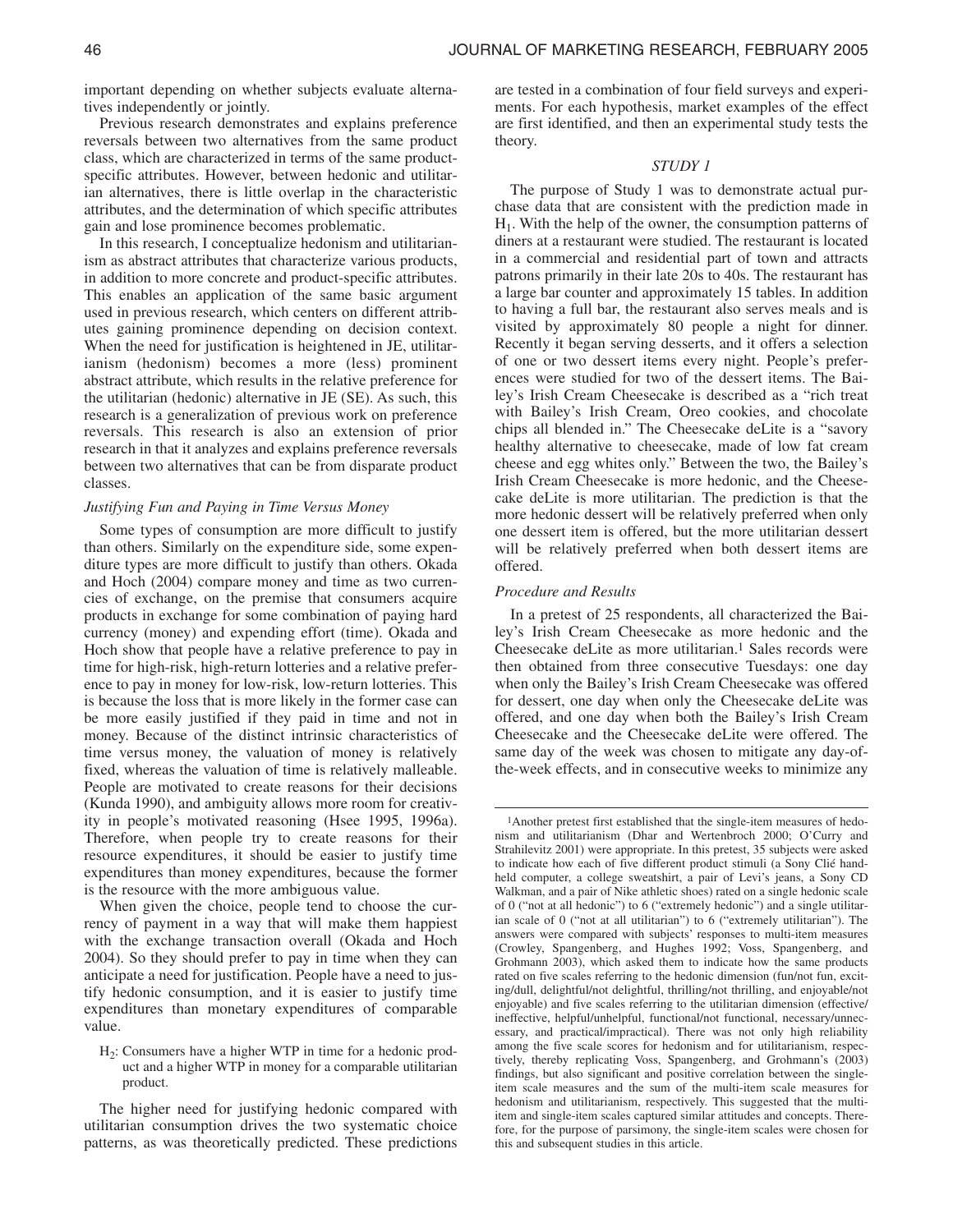seasonal effects. The day's dessert offering(s) is (are) presented on a separate menu card, which the servers typically hand to the diners after the main course is finished. The diners can then choose to order dessert or not.

On the day that only the Bailey's Irish Cream Cheesecake was available, there were 86 customers, of whom 26, or 30.2%, ordered the dessert. On the day that only the Cheesecake deLite was offered, there were 83 customers, of whom 23, or 27.7%, ordered dessert. There were no stockouts of desserts on either of the days, so the orders were not constrained by the supply. When each dessert was presented singly, there was no difference  $(Z = .36, p = .36)$  between the percentages of people who ordered the more hedonic Bailey's Irish Cream Cheesecake versus the more utilitarian Cheesecake deLite. On the day that both were offered, there were approximately 87 customers, and more people  $(Z =$ 2.04,  $p = .02$ ) ordered the more utilitarian Cheesecake deLite (30, or 34.5%) than the more hedonic Bailey's Irish Cream Cheesecake (18, or 20.1%). Furthermore, on that night, the restaurant ran out of the more popular Cheesecake deLite but not the Bailey's Irish Cream Cheesecake. Therefore, the order count may be a conservative estimate for people's preferences for the former over the latter on this day. There is no record of how many customers wanted the Cheesecake deLite but could not have it. These results are summarized in Figure 1.

As expected, the total number of dessert orders was significantly higher when there were two dessert choices. On each of the two nights that only one dessert was offered, fewer than one-third of the diners ordered dessert, but when two items were offered, more than half ordered dessert. The interesting finding in this study, however, was that when



# Figure 1 HEDONIC VERSUS UTILITARIAN DESSERT ORDERS

\*Difference is not significant  $(Z = .36, p = .36)$ . \*\*Difference is significant  $(Z = 2.04, p = .02)$ .

each dessert was presented singly, the two were about equally preferable, but when they were presented side by side on the same menu card, the utilitarian dessert was preferred over the hedonic. There was a reversal in the relative preferences for the two desserts, which is consistent with the prediction.

#### *Discussion*

Again, the purpose of the field study was not to directly validate or prove the hypothesis but rather to demonstrate with actual purchase data how hedonic (utilitarian) alternatives are relatively preferred in SE (JE) choice contexts. It was not designed to rule out alternative explanations, such as an interaction between the main course offerings on the menu and the dessert choices. The restaurant offers the same basic menu from day to day for the main courses, so such an effect should be randomized across a large group of customers. Another alternative explanation could be that preferences are generally higher for the Cheesecake deLite than for the Bailey's Irish Cream Cheesecake among the people who would consider desserts. There could also be an order effect. On the days that both desserts were offered, the dessert menu cards listed the Bailey Irish Cream Cheesecake first and then the Cheesecake deLite. Although there is no theoretical ground for why the recency effect would be more salient than the primacy effect in this context, similar results could obtain if it were the case. Overall, the findings at the restaurant were consistent with the hypothesis. To rule out some of the alternative explanations and to understand why relative preferences reverse, an experimental study was designed and conducted.

# *STUDY 2*

The objectives of Study 2 were (1) to demonstrate experimentally a reversal in the relative preferences for hedonic versus utilitarian alternatives: that people rate hedonic alternatives more highly than comparable utilitarian alternatives in SE, when each alternative is presented singly, but choose utilitarian alternatives over hedonic alternatives in JE, when both alternatives are presented together, and (2) to illustrate that such a reversal in the relative preferences is driven by the need for justifying hedonic consumption. This study was designed to provide direct evidence for the justification-based explanation.

# *Method, Design, and Procedure*

Eighty undergraduate students participated in the experiment, which was conducted as pencil-and-paper questionnaires over four sessions, each three weeks apart. In one session, subjects used three scales to rate a \$50 grocery certificate to a supermarket that they frequented in their neighborhood. This stimulus was the utilitarian alternative. One question asked for subjects' perceived value of the \$50 grocery certificate, which addresses the essence of the definition of utility, a fundamental concept in microeconomic theory. Subjects responded on a scale of 0 to 6, where  $0 =$  "not at all valuable" and  $6 =$  "extremely valuable." In the economic literature, an item of comparable utility to a focal good is often defined and measured as an item that would make a person equally well off or equally happy. In that spirit, two other measures were taken: how well off subjects would be with the \$50 grocery certificate, also on a scale of 0 to 6, where  $0 =$  "not at all well off" and  $6 =$  "extremely"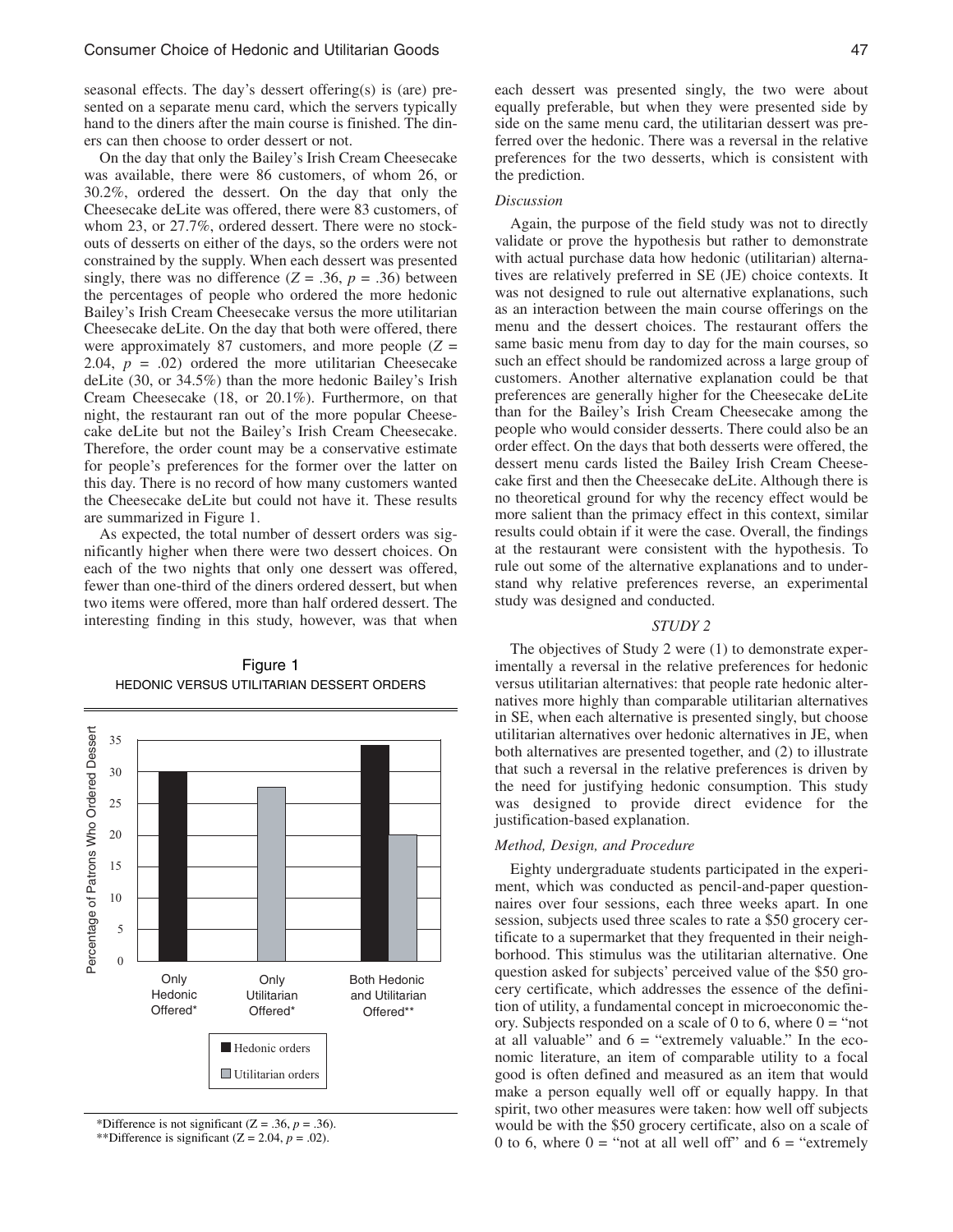well off," and how happy they would be with the \$50 grocery certificate, where  $0 =$  "I would not care about it at all" and  $6 =$  "I would be the happiest I've been all year." The order of these three rating scales was randomized across subjects. This approach to measuring the perceived value of the certificate, rather than the more standard WTP measure, was taken because the stimulus was a certificate with a face value of \$50.

In another session, subjects used the same three scales to rate a \$50 dinner certificate to a restaurant of their choice. This stimulus was the hedonic alternative. This manipulation of hedonism was validated with a pilot study of 30 subjects, in which all respondents rated the \$50 dinner certificate as more hedonic and the \$50 grocery certificate as more utilitarian. The choice of the product stimuli—two certificates of equal monetary value, one of which was rated as primarily hedonic and the other as primarily utilitarian was adopted from the work of Dhar and Wertenbroch (2000) and O'Curry and Strahilevitz (2001).

In another session, subjects were asked to choose between receiving a \$50 grocery certificate and a \$50 dinner certificate.

In yet another session, subjects were given a situation in which they received either the \$50 dinner certificate or the grocery certificate, but a friend was making that choice for them. They were asked which of the two certificates they hoped their friend would choose for them on their behalf. The rationale for this manipulation is that when the responsibility of the choice shifts away from the subjects themselves to a friend, what they hope the friend would choose on their behalf indicates their theoretical choice when the need for justification is absent, or at least diminished. The presentation of the two alternatives simultaneously and the task of choosing one of the two remain unchanged from the side-by-side choice condition. Therefore, the level of reflection should likewise remain unchanged from the side-byside choice condition.

There were ten orders of the four tasks: the rating of the dinner and grocery certificates, the choice between the two, and the choice between the two made by a friend on subjects' behalf. Subjects were assigned to one of the ten orders by the last digit of their randomly assigned identification numbers.

The prediction was that subjects would indicate a higher rating for the \$50 dinner certificate when each is presented separately but that they would have a relative preference for the \$50 grocery certificate when the two are presented in a side-by-side choice. Furthermore, if this reversal in their relative preferences is due to the need for justification, subjects should hope that someone else making the choice on their behalf would choose the dinner certificate over the grocery certificate.

#### *Results*

The three scales measuring the value of the certificate, how well off subjects would be with it, and how happy they would be with it were reliable measures for the rating of the dinner certificate (Cronbach's  $\alpha = .81$ ), as well as for the grocery certificate (Cronbach's  $\alpha = .82$ ), so the subjects' ratings of the dinner and grocery certificates were calculated as the sum of the three scale scores.

Across all subjects, the dinner certificate rated more highly  $(Z = 3.19, p < .01)$  than the grocery certificate (m =

12.7 for dinner versus  $m = 11.2$  for grocery). However, when subjects were given the two alternatives to choose from, more chose the grocery certificate  $(56.2\%, n = 45)$ than the dinner certificate (43.8%,  $n = 35$ ). Although these percentages do not indicate a strong preference for the grocery certificate in choice  $(Z = 1.12, p = .13)$ , they are not consistent with the preference for the dinner certificate in rating. The results are summarized in Figure 2. There is a relative preference for the hedonic alternative when each is presented singly, whereas there is a relative preference for the utilitarian alternative when both are presented side by side. This supports  $H_1$ .

When someone else was making the choice on behalf of the subjects, the preferences revert back so that more people  $(Z = 2.21, p = .01)$  expressed that they hoped that the dinner certificate (58.8%,  $n = 47$ ) rather than the grocery certificate  $(41.3\%, n = 33)$  would be chosen for them. When the responsibility of the choice shifts away from the decision maker, the need for justification presumably diminishes, and the choice reverts back to being consistent with the rating order. A reflection-based theory would not explain these findings, because the task of evaluating multiple items side by side, which conduces more thinking, remains unaltered.

In terms of the numbers of subjects who showed different combinations of ratings and choices, of the 80 subjects, 47 (58.8%) gave a higher rating to the dinner certificate than to the grocery certificate, 14 (17.5%) rated the two equally, and 19 (23.8%) rated the grocery certificate more highly than the dinner certificate. The ratings were calculated as the sum of the three scales described previously: the perceived value of the certificate, how much better off it would make them, and how much happier it would make them. These results are shown in Table 1.

Of the 47 subjects who rated the dinner certificate more highly than the grocery certificate, 28 also chose the dinner certificate when the two certificates were presented simulta-

Figure 2 DINNER VERSUS GROCERY CERTIFICATES



<sup>\*</sup>Significant difference in SE rating  $(Z = 3.19, p < .01)$ . \*\*Not significant difference in JE choice  $(Z = 1.12, p = .13)$ . \*\*\*Significant difference in JE choice by friend  $(Z = 2.21, p = .01)$ .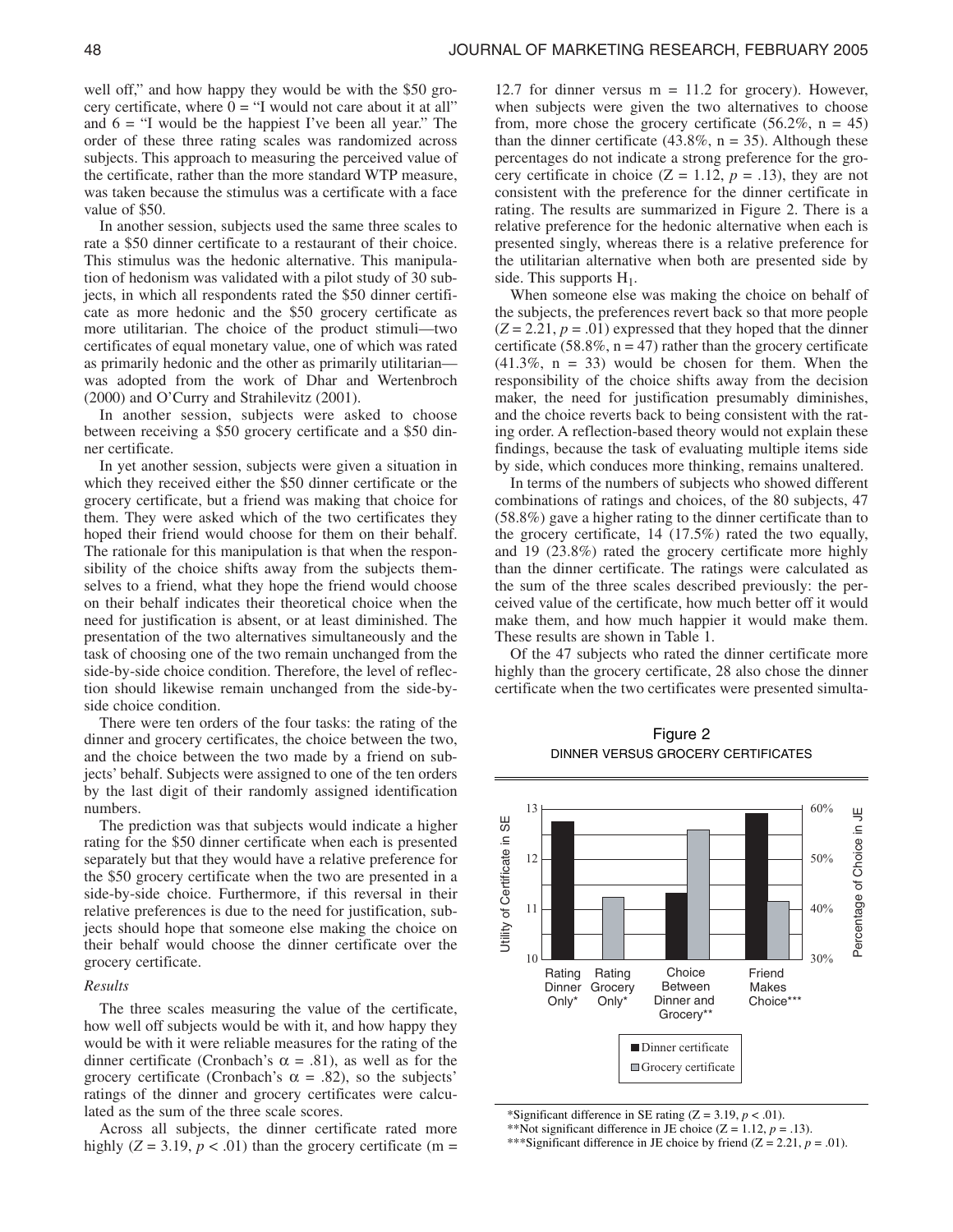Table 1 \$50 DINNER VERSUS \$50 GROCERY CERTIFICATES

|                                     | Chose<br>(Hoped Friend<br>Would Choose)<br>Dinner | Chose<br>(Hoped Friend<br>Would Choose)<br>Grocery | Total |
|-------------------------------------|---------------------------------------------------|----------------------------------------------------|-------|
| Rated dinner more highly            | 28 (33)                                           | 19(14)                                             | 47    |
| Rated dinner and<br>grocery equally | (8)<br>4                                          | 10(6)                                              | 14    |
| Rated grocery more highly           | 3(6)                                              | 16(13)                                             | 19    |
| Total                               | 35(47)                                            | 45 (33)                                            | 80    |

neously, which shows a choice pattern that is consistent with the normative choice model. However, 19 of the 47 subjects chose the grocery certificate even though they indicated a higher rating for the dinner certificate than the grocery certificate. These 19 people exhibited a preference reversal in the direction predicted by  $H<sub>1</sub>$ . Of the 19 who rated the grocery certificate more highly than the dinner certificate, 16 demonstrated a normatively consistent choice pattern and chose the grocery certificate as well. Three of the 19 chose the dinner certificate, demonstrating a preference reversal, but in the opposite direction from that predicted by  $H_1$ . As in any choice experiment, some of the preference reversals can be due simply to the shaky hand, or random error. However, those who demonstrated a preference reversal, going from dinner in SE to grocery in JE as predicted by  $H_1$ , make up a higher percentage than those whose preferences reversed in the other direction, from grocery in SE to dinner in JE  $(Z = 1.92, p = .03)$ . Of the 14 subjects who rated the dinner and grocery certificates equally, more chose the grocery certificate than the dinner certificate, 10 versus 4 ( $Z = 1.60$ ,  $p = .05$ ).

Also in Table 1 are figures for which of the two certificates the subjects said they would want their friend to choose on their behalf.

#### *Discussion*

This study experimentally supports the hypothesis regarding a higher preference for the hedonic alternative in SE than in JE, at both the aggregate and individual levels. In this experiment, the hedonic alternative when presented singly had a higher rating than a comparable utilitarian alternative on an absolute scale as well. The average rating of the hedonic alternative was higher, even though in a sideby-side choice the comparable utilitarian alternative was more likely to be chosen, which indicates a preference reversal. This suggests that consumers have a more positive response to the prospect of consuming something fun than the prospect of consuming something practical, which also seems intuitive. Changing the decision context to JE heightens the need for justification of choice. Because the utilitarian alternative is easier to justify than the hedonic, consumers tend to choose the utilitarian and forgo the hedonic in a side-by-side choice, which is consistent with Hsee and colleagues' (2003) finding that people tend to focus more on economic calculus and less on experience-inducing factors when choosing between two comparable alternatives.

However, when the responsibility of the choice task shifts away from a person to, in this case, a friend who is making the decision on the person's behalf, the need for justification diminishes, and preferences revert back to being consistent with the order of the ratings.

These results further the understanding of choice between hedonic and utilitarian alternatives by demonstrating a preference reversal in its most basic form. The two decision contexts compared in this study were rating and choice, as in Slovic and Lichtenstein's (1969) original work on preference reversals. This study complements previous research findings that demonstrate preference reversals between hedonic and utilitarian alternatives in more complex choice contexts, such as in acquisition versus forfeiture (Dhar and Wertenbroch 2000) or when the alternatives are awarded only stochastically in a lottery or sweepstake (Kivetz and Simonson 2002a; O'Curry and Strahilevitz 2001) or as complimentary offerings to other products (Chandon, Wansink, and Laurent 2000). The current research is a demonstration of preference reversals between hedonic and utilitarian alternatives in the context of typical purchase situations.

# *STUDY 3*

There is a higher need for justifying a hedonic choice than a utilitarian choice, which should also affect what combination of resources consumers choose to expend for these purchases. When consumers are given a choice between paying hard currency (money) and expending effort (time), they should have a relative preference to pay in time for hedonic items, because time expenditure is easier to justify. The third study was conducted as a field survey to determine whether consumers in actual purchase situations have a higher exchange rate of time for money for hedonic goods than for utilitarian goods.

#### *Procedure and Results*

With the cooperation of the owners of a local camera store, data were collected from customers immediately following their purchase of a Nikon Lite Touch Zoom 130 SLR camera. The participating customers responded to a three-question survey on a volunteer basis, and over a sixweek period, 39 responses were obtained.

The participants were asked to rate the camera that they had just purchased on two scales: a hedonic scale of 0 to 6, where  $0 =$  "not at all hedonic" and  $6 =$  "extremely hedonic," and likewise a 0 to 6 utilitarian scale. Then, they were given a hypothetical scenario, in which the camera that they had just purchased was on sale for \$50 less at another store located further away. They were asked to indicate how much time they would be willing to spend to travel to the farther store to purchase the same camera for \$50 less. In this scenario, there would be no cost or other penalty for returning the camera that they had just purchased if they were to buy the camera at the farther store instead. The surveys were offered to the customers by the store's sales clerks immediately after the camera purchases. The surveys were returned anonymously into a box.

A composite hedonism rating was calculated as the difference between each subject's hedonic rating less the utilitarian rating. This measure was adopted from Dhar and Wertenbroch's (2000) study. The average hedonism rating was +.72 for the camera, and the average time subjects were willing to travel to purchase the same camera for \$50 less was 56.41 minutes. Overall, there was a positive correlation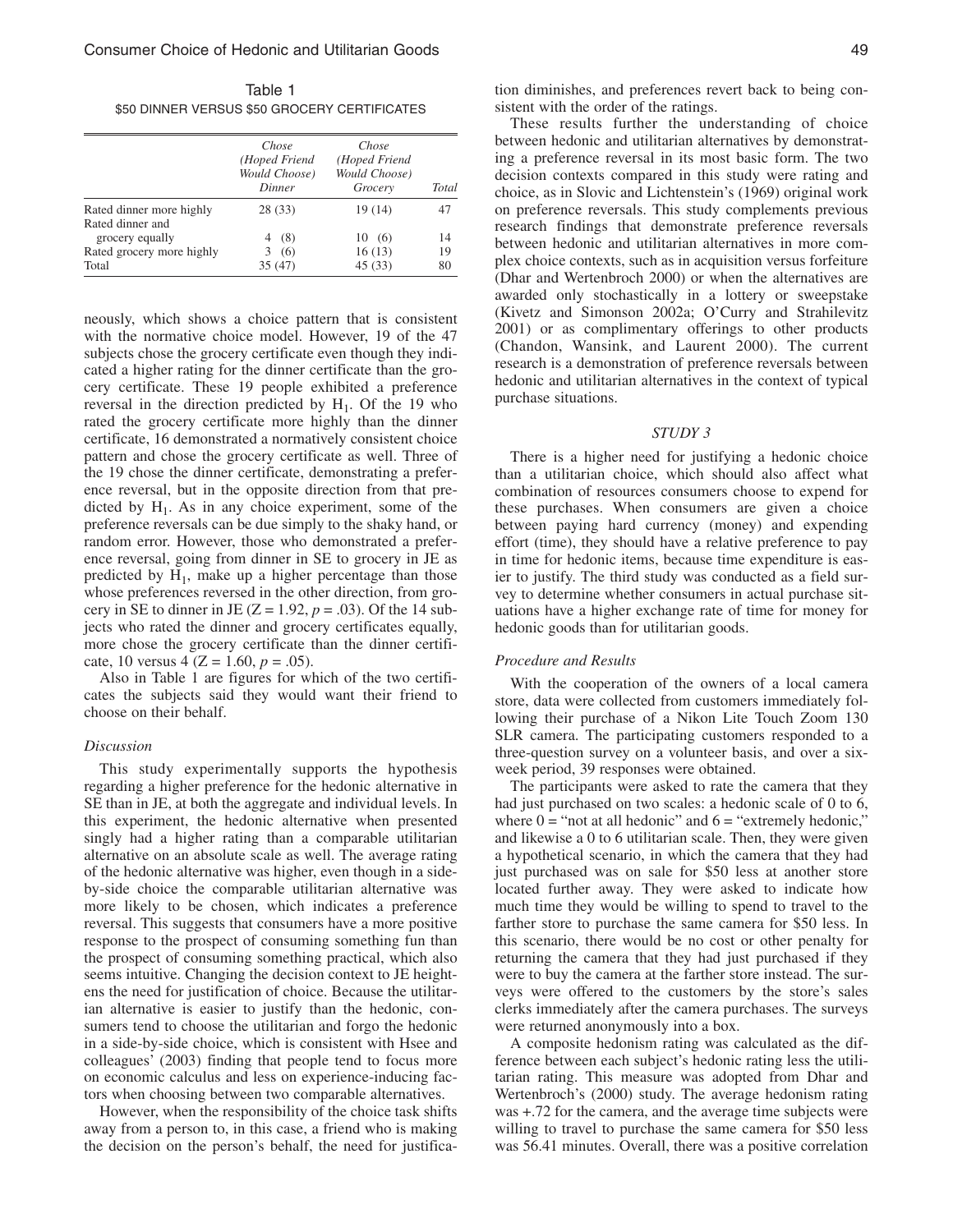of .23 between the hedonism rating and the time subjects were willing to spend.

A mean split that categorized all the observations as either hedonic or utilitarian resulted in a total of 20 observations with hedonism ratings below the grand mean of +.72 and 19 observations with hedonism ratings above the grand mean. The former was the utilitarian group, and the latter was the hedonic group. The average time that the hedonic group was willing to spend traveling was 60.5 minutes, which was greater ( $t = 5.2$ ,  $p < .01$ ) than the 52.5 minutes that the utilitarian group was willing to spend for the same dollar saving. These results corroborate  $H_2$ : Consumers tend to spend more time for the acquisition of hedonic goods and more money for the acquisition of utilitarian goods.

## *Discussion*

Study 3 demonstrates that the exchange rate of time for money tends to be greater for what people perceive to be hedonic versus utilitarian goods. The time that subjects with varying levels of perceived hedonism were willing to spend to save a given dollar amount was measured. Subjects who perceived the same camera to be more hedonic tended to be willing to spend more time to get the same dollar saving on the purchase. The relative WTP in time (money) for hedonic (utilitarian) items can also be demonstrated by fixing the hypothetical amount of time saved in the acquisition of a given item and then measuring consumers' WTP in money in order to save the time. In this case, the prediction is that consumers who perceive the given item to be more hedonic (utilitarian) will pay less (more) money for the same time saving.

# *STUDY 4*

Study 4 was designed and conducted to demonstrate experimentally that consumers have a relative preference to pay in time for hedonic goods and in money for utilitarian goods.

# *Design, Procedure, and Measure*

One hundred eighty undergraduate students participated in this study. The product stimuli were a Sony Diskman (a personal stereo CD player), a personal digital assistant (PDA), a university sweatshirt, a Casio scientific calculator, and a Webster's dictionary. The data for Study 4 were collected in three separate sessions to minimize any demand effect. In one session, subjects were asked to rate each of the five products on two scales: a hedonic scale of 0 to 6, where  $0 =$  "not at all hedonic" and  $6 =$  "extremely hedonic," and likewise a utilitarian scale of 0 to 6. The order of the five products was randomized across subjects. Hedonism and utilitarianism were measured rather than operationalized as they were in Study 2, because even though some products may be relatively hedonic or utilitarian on average, consumers may differ in how they perceive those products. Based on the two measures, a composite measure of hedonism was calculated for each subject as the difference between his or her hedonic rating less his or her utilitarian rating. The composite measure of hedonism ranged from –6 for products perceived as purely utilitarian, to 0 for products perceived as equally hedonic and utilitarian, to +6 for products perceived as purely hedonic.

In another session, the subjects were asked to indicate how much money they would be willing to spend to acquire

each of the five products. This measure was the WTP in money. Again, the order of the five products was randomized across subjects.

In yet another session, subjects were asked to indicate how much time they would be willing to spend working in order to acquire each of the five products. This measure was the WTP in time. The three sessions were each three weeks apart, and the order of the three tasks was also randomized across subjects. After completing all three sessions, each subject had provided a composite hedonism rating (calculated from the hedonism and utilitarianism scales), WTP in time, and WTP in money for each of the five product stimuli.

#### *Results*

Across all subjects, the Sony Diskman was rated the most hedonic of the five products ( $m = +4.6$ ,  $s = 2.8$ ), followed by the PDA ( $m = +1.8$ ,  $s = 3.2$ ), university sweatshirt ( $m =$ +.4, s = 2.6), and Casio scientific calculator (m =  $-1.8$ , s = 2.8); the Webster's dictionary was rated the most utilitarian  $(m = -2.0, s = 2.6).$ 

The following procedures tested the prediction that the WTP in time should be greater (less) than the WTP in money for hedonic (utilitarian) products. First, for each subject the WTP in time for all five products and likewise the WTP in money were aggregated, and the ratio of the two totals was taken as the base conversion rate between time and money for that particular subject. Then, each subject's expected WTP in time for each product was calculated as the product of his or her base conversion rate and the respective WTP in money. Finally, the difference between the observed WTP in time and the expected WTP in time was calculated. Conceptually, a positive (negative) ∆WTP in time indicates a relative preference to pay in time (money). H<sub>2</sub> predicts that  $\triangle WTP$  in time will tend be positive (negative) for products to which subjects give high (low) hedonic ratings.2

The observations for all five product classes were stacked and categorized into either hedonic or utilitarian by a mean split. The grand mean for hedonism for all  $180 \times 5 = 900$ observations was +.6 with a standard deviation of 3.6. Observations with hedonism ratings greater than (less than) +.6 were categorized as hedonic (utilitarian). There were 403 observations classified as hedonic and 497 classified as utilitarian. The hedonic (utilitarian) group's ∆WTP was positive (negative), which suggests a relative preference to pay in time (money) for hedonic (utilitarian) goods and supports the prediction in  $H_2$ . In addition, the hedonic group's  $\Delta$ WTP of .44 was greater (Z = 2.95,  $p < .01$ ) than the utili-

<sup>2</sup>An alternative and perhaps more direct approach would have been to calculate the WTP in time versus money for each observation and find the correlation between these ratios and the hedonism ratings. However, collectively across 180 subjects and five products, 11% of the observed WTPs in time and money were zero, which would make the ratio of the two measures undefined. Disregarding all observations in which the value of the denominator is zero can discard some potentially worthwhile information. Suppose the ratio is defined with WTP in time as the denominator and its value is zero for a particular subject and product. The implications are quite different if the corresponding WTP in money is \$0 or \$1 or \$100. To use all of the observations, the analysis was performed as described previously.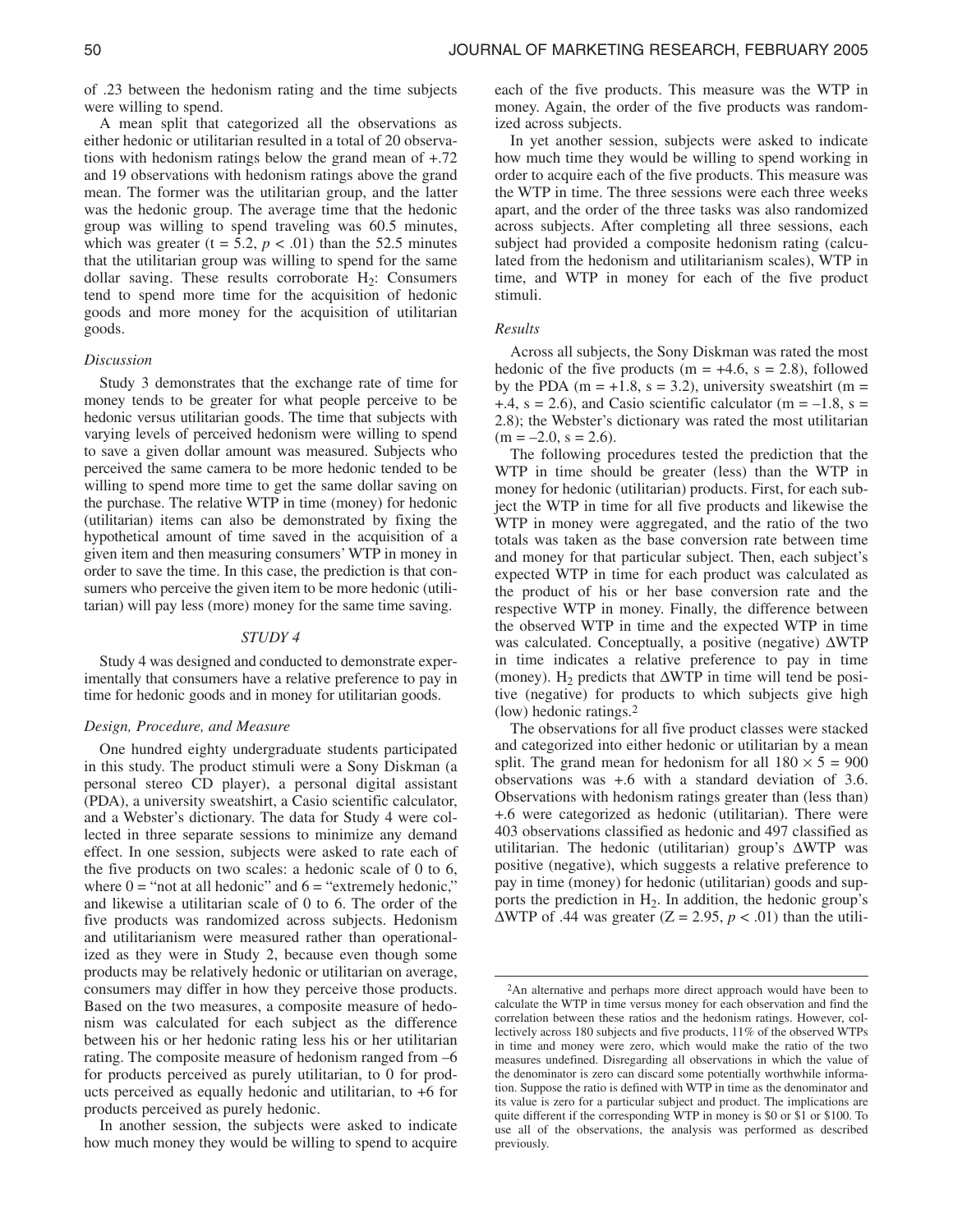tarian group's ∆WTP of –.36. Figure 3 summarizes the results.

An analysis of variance with ∆WTP in time as the dependent variable and dummy variables for hedonic/utilitarian and for four of the five products as the dependent variables indicated that, as predicted, subjects had a relative preference to pay in money for utilitarian goods and in time for hedonic goods (F = 6.58,  $p < .01$ ). The  $\triangle WTP$  in time was greater for products that were perceived as hedonic  $(m = .44)$  and less for those that were perceived as utilitarian  $(m = -0.36)$ .

A one-third split showed similar results. This time all 900 observations were classified as hedonic (utilitarian) if the hedonism rating was greater than (less than) one standard deviation above (below) the mean or  $.6 + 3.6 = 4.2$  ( $.6 - 3.6 =$ –3.0) and neutral if the hedonism rating fell within one standard deviation of the mean. There were 135, 564, and 201 observations in the hedonic, neutral, and utilitarian groups, respectively. Again, the hedonic group's ∆WTP of 1.10 was greater than the neutral group's ∆WTP of –.10 and the utilitarian group's ∆WTP of  $-.45$  ( $Z = 1.73$ ,  $p = .04$ ;  $Z = 2.24$ ,  $p =$ .01, respectively). The utilitarian group had the lowest ∆WTP, lower than the neutral group as well  $(Z = 2.23, p = .01)$ .

#### *Discussion*

The greater need for justification for a hedonic purchase, which at least in part drives the preference reversal between the relative preference for hedonic (utilitarian) goods in SE (JE), also contributes to a relative preference to pay in time (money) for hedonic (utilitarian) goods. This experiment demonstrates how consumers differentiate between time and money as two distinct currencies of exchange and choose to pay in a way that will make them happiest with the transaction overall. For hedonic purchases, which are more difficult to justify than utilitarian products, subjects showed a relative preference to pay in time, which is the





currency that is easier to justify spending. In contrast, for utilitarian purchases, which are more easily justifiable, subjects showed a relative preference to pay in money.

Scale compatibility (Tversky, Sattath, and Slovic 1988) could also drive a differential preference to pay in time versus money, independent of the differential need for justification argument. Scale compatibility would predict that the products' perceived price, which is on a dollar scale, would have a greater influence on WTP in money, which is likewise in dollars, than on WTP in time. Therefore, the same results could obtain if the utilitarian goods were perceived to have higher monetary value than the hedonic goods in the study. However, in a pretest of 50 subjects, the perceived dollar value was higher for the more hedonic goods (\$136.00 for the Sony Walkman and \$123.30 for the PDA) and lower for the more utilitarian goods (\$29.56 for Webster's dictionary, \$51.20 for the Casio calculator, and \$24.60 for the college sweatshirt), which not only rules out the alternative explanation but also strengthens the original theory, because the results obtain despite a possible compatibility scale effect working in the opposite direction.

The findings of this study have implications for the tradeoff between convenience and price for various types of purchases. Convenience is generally offered at a premium, which essentially involves paying in money. It generally requires more work to find the best price, so finding a good deal is analogous to paying in time. The results of this research indicate that enhancing the convenience factor should be more effective in facilitating the sale of utilitarian goods and that lowering the price should be more effective for facilitating the sale of hedonic goods.

#### *GENERAL DISCUSSION*

Beyond a reasonable threshold of meeting the basic needs, how do people make decisions about consuming hedonic versus utilitarian goods? The prospect of a hedonic purchase may be more appealing, but a utilitarian purchase is easier to justify. This difference results in two systematic choice patterns. First, the relative preferences for hedonic and utilitarian alternatives can reverse, depending on how the items are presented in the immediate decision environment. Between two comparable alternatives, one hedonic and one utilitarian, people tend to rate the hedonic alternative more highly than the utilitarian alternative when each is presented singly but then choose the utilitarian over the hedonic alternative when both are presented side by side. Second, given the choice between paying money and expending effort in exchange for acquiring different items, consumers show a relative preference to pay in money for utilitarian purchases and in time for hedonic purchases. I demonstrated these choice patterns both experimentally and using field data.

In this research both hedonic and utilitarian alternatives were conceptualized as goods, offering a stream of benefits, but of different sorts. Other than the purchase price, there is no intrinsic "cost" associated with the consumption of either the hedonic or the utilitarian good. The choice between hedonic and utilitarian alternatives is not a tradeoff of benefits and costs in the immediate versus long-term future, as is the case with Bazerman, Tenbrunsel, and Wade-Benzoni's (1998) shoulds and wants and Wertenbroch's (1998) virtues and vices. The only trade-off implicit in consuming either hedonic or utilitarian goods is that expending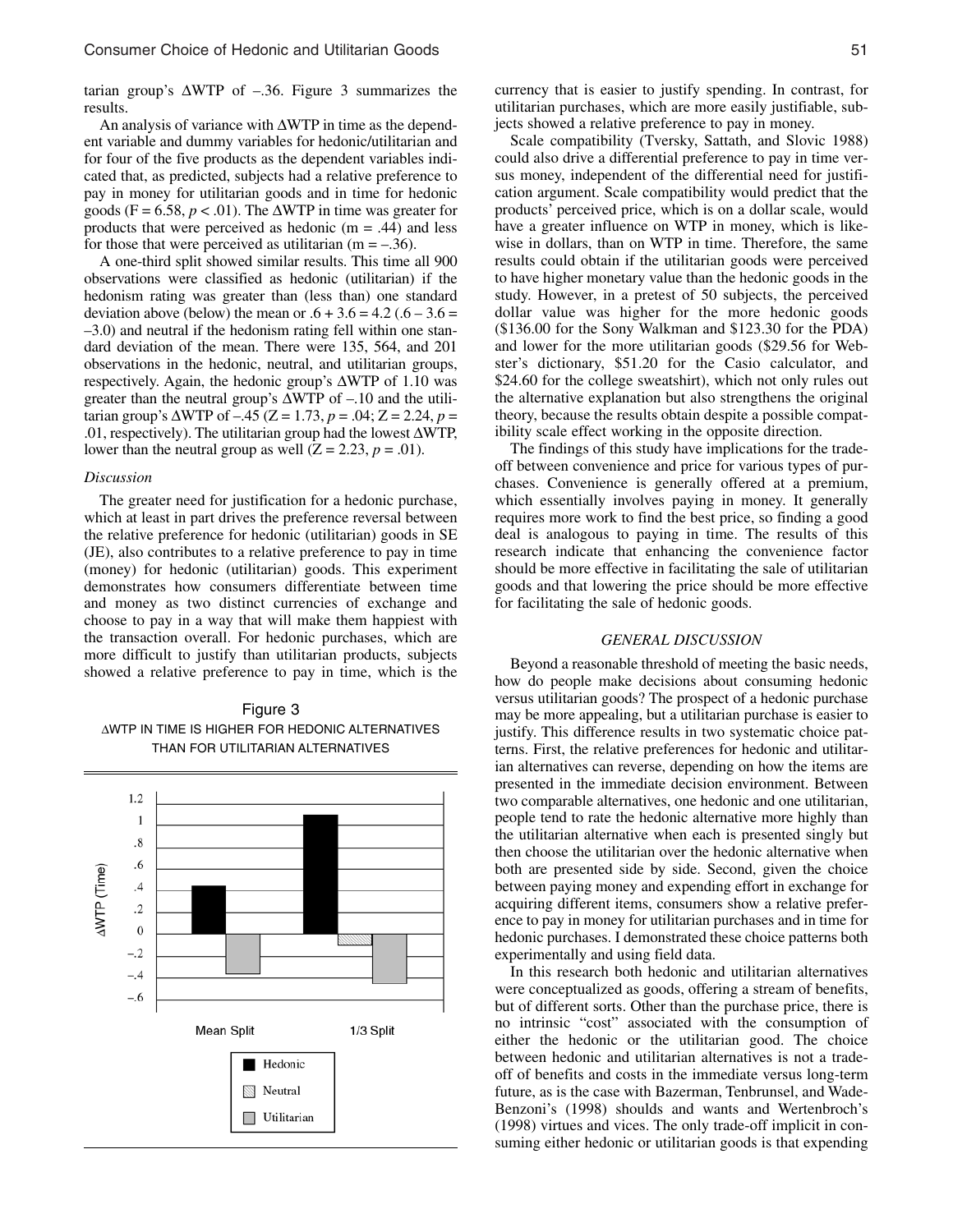limited resources on one type of consumption decreases the remaining resources available for the consumption of the other type and for all future consumption in general. This study did not explore financial constraints, either chronic or temporary, or the effects on the relative preferences for hedonic versus utilitarian consumption. However, it might be predicted that financial constraints will increase the need for justification of choice and therefore amplify the magnitude of the reversal in relative preferences between hedonic and utilitarian alternatives.

This study showed that people are more likely to make hedonic purchases when one item is being considered for purchase singly in the SE context and to make utilitarian purchases when more than one item is being considered for purchase simultaneously in the JE context and there is an explicit trade-off between choosing one and rejecting the others. For example, a local car dealership has an S2000 convertible sports car on display in its showroom. There are other cars for sale in the lot, but this sparkling red S2000 is the only one displayed on the showroom floor. This research suggests that potential car buyers may be more likely to buy a hedonic car such as the S2000 when it is displayed on its own than when it is displayed next to, for example, the more utilitarian Pilot EX sports-utility vehicle. Consumers are more likely to respond positively to a single opportunity to consume a hedonic good than to a single opportunity to consume a utilitarian good. Most people are more excited about the prospect of fun than the prospect of practicality. However, when the purchase occasion arises in a way that conduces to rational thinking and heightens the need for justifying the choice of one over the rejection of another, people opt for the utilitarian alternative. There is no harm done in being practical, and this is the path of least psychological resistance. It may be a reflection of American culture that people feel obliged to justify having fun. A future study might reexamine this topic in cultures that associate less (or even more) guilt with hedonic consumption.

Another typical characteristic of purchase situations is that people spend a combination of time (effort) and money for product acquisition. Time and money are often traded off in product acquisition, as consumers generally pay a premium for convenience and go the distance for a bargain. After all, time is money. However, consumers discriminate between expending money and expending effort, showing a relative preference to pay in time to acquire hedonic items and in money to acquire utilitarian items. The opportunity cost of money is relatively easy to assess because it is highly liquid and fungible. In contrast, time is a more ambiguous resource than money, and its value is highly variable and dependent on the immediate situation. This intrinsic ambiguity enables consumers to be more flexible about what they believe their time is worth and provides additional degrees of freedom to engage in the rationalization of time expenditures.

Hedonic purchases are more difficult to justify, so people prefer to pay in the currency that is easier to justify spending: time. When Nike launched a limited edition of LeBron James's signature shoes, its Niketown store in Portland sold out in 18 minutes, leaving a line of customers still waiting outside. On eBay, bids for the embargoed \$110 shoes approached \$200. Basically, the customers who bought at the store paid in time, and those who bought on the Internet paid in money. Some of the customers may receive utility out of the basketball shoes by playing basketball in them, and others may enjoy the shoes for the fashion statement that they make. The findings of this research suggest that those who want the shoes for primarily utilitarian reasons (i.e., basketball playing) are more likely to pay in money and bid up the price on the Internet; those who want the shoes for primarily hedonic reasons (i.e., fashion) are more likely to pay in time and wait in line to buy at the store when it opens. A future study could collect such data.

Hedonism and utilitarianism are both abstract attributes that define various items, in addition to the more productspecific attributes. I developed a theory that explains and predicts individual choice patterns, based on the characterization of products as either hedonic or utilitarian. In general, people respond more favorably to a hedonic good than to a comparable utilitarian alternative, but they also have a more difficult time justifying the consumption of the hedonic good. This dichotomy is the basis for the theories I developed and the predictions I tested.

#### REFERENCES

- Batra, Rajeev and Olli T. Ahtola (1990), "Measuring the Hedonic and Utilitarian Sources of Consumer Attitudes," *Marketing Letters*, 2 (2), 159–70.
- Bazerman, Max H., Ann E. Tenbrunsel, and Kimberly Wade-Benzoni (1998), "Negotiating with Yourself and Losing: Understanding and Managing Competing Internal Preferences," *Academy of Management Review*, 23 (2), 225–41.
- Chandon, Pierre, Brian Wansink, and Gilles Laurent (2000), "A Benefit Congruency Framework of Sales Promotion Effectiveness," *Journal of Marketing*, 64 (October), 65–81.
- Crowley, Ayn E., Eric Spangenberg, and Kevin R. Hughes (1992), "Measuring the Hedonic and Utilitarian Dimensions of Attitudes Toward Product Categories," *Marketing Letters*, 3 (3), 239–49.
- Dhar, Ravi and Klaus Wertenbroch (2000), "Consumer Choice Between Hedonic and Utilitarian Goods," *Journal of Marketing Research*, 37 (February), 60–71.
- Farley, John U., Jerold Katz, and Donald R. Lehmann (1978), "Impact of Different Comparison Sets on Evaluation of a New Subcompact Car Brand," *Journal of Consumer Research*, 5 (September), 138–42.
- Grether, David M. and Charles R. Plott (1979), "Economic Theory of Choice and the Preference Reversal Phenomenon," *American Economic Review*, 69 (4), 623–38.
- Herr, Paul M., Steven J. Sherman, and Russell H. Fazio (1983), "On the Consequences of Priming: Assimilation and Contrast Effect," *Journal of Consumer Research*, 16 (June), 67–75.
- Hirschman, Elizabeth C. and Morris B. Holbrook (1982), "Hedonic Consumption: Emerging Concepts, Methods, and Propositions," *Journal of Marketing*, 46 (July), 92–101.
- Hsee, Christopher K. (1995), "Elastic Justification: How Tempting but Task-Irrelevant Factors Influence Decisions," *Organizational Behavioral and Human Decision Process*, 62 (3), 330–37.
- (1996a), "Elastic Justification: How Unjustifiable Factors Influence Judgments," *Organizational Behavior and Human Decision Processes*, 66 (1), 122–29.
- (1996b), "The Evaluability Hypothesis: An Explanation for Preference Reversals Between Joint and Separate Evaluations of Alternatives," *Organizational Behavior and Human Decision Processes*, 67 (3), 247–57.
- -, George F. Loewenstein, Sally Blount, and Max H. Bazerman (1999), "Preference Reversals Between Joint and Separate